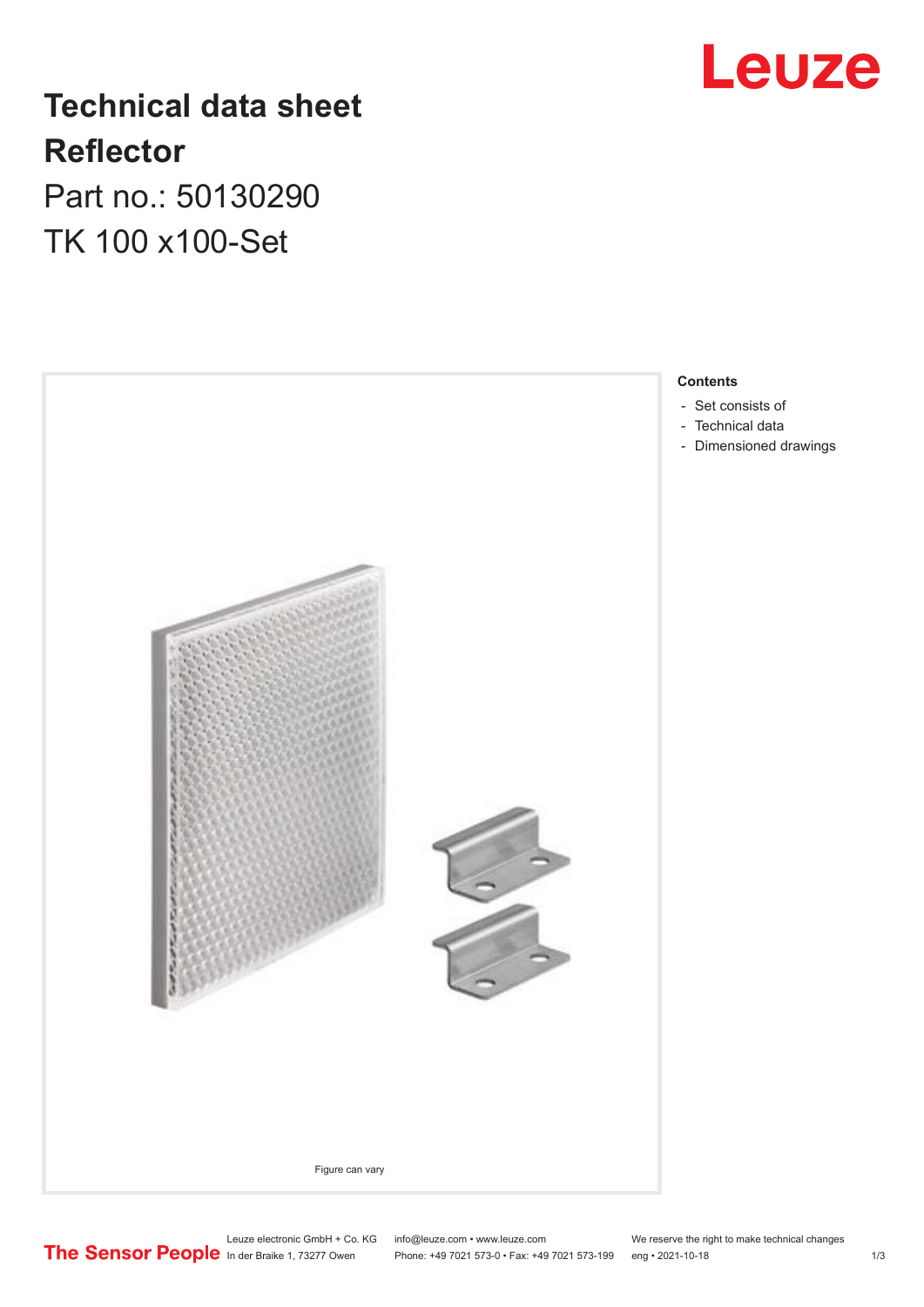#### <span id="page-1-0"></span>**Set consists of**

## Leuze

| <b>Quantity</b> | Part no. | <b>Designation</b> | <b>Article</b>   | <b>Description</b>                                                                                                                                                                                                                      |
|-----------------|----------|--------------------|------------------|-----------------------------------------------------------------------------------------------------------------------------------------------------------------------------------------------------------------------------------------|
| 2               | 50009419 | <b>BT 910M</b>     | Mounting bracket | Design of mounting device: Angle, L-shape<br>Fastening, at system: Through-hole mounting<br>Mounting bracket, at device: Screw type<br>Type of mounting device: Rigid<br>Material: Metal                                                |
|                 | 50003192 | TK 100x100         | Reflector        | Design: rechteckig<br>Triple reflector size: 4 mm<br>Reflective surface: 96 mm x 96 mm<br>Material: Kunststoff<br>Base material: Kunststoff<br>Chemical designation of the material: PMMA8N<br>Fastening: Rückseite kann beklebt werden |

#### **Technical data**

#### **Environmental data**

| <b>Mechanical data</b>                        |                           |  |
|-----------------------------------------------|---------------------------|--|
| Design                                        | Rectangular               |  |
| Triple reflector size                         | 4 mm                      |  |
| <b>Mounting dimension, width</b>              | 99.4 mm                   |  |
| <b>Mounting dimension, height</b>             | 99.4 mm                   |  |
| <b>Mounting dimension, thickness</b>          | 8.7 mm                    |  |
| <b>Reflection surface height</b>              | 96 mm                     |  |
| <b>Reflection surface width</b>               | 96 mm                     |  |
| <b>Reflector material</b>                     | <b>Plastic</b>            |  |
| Material of base material                     | Plastic                   |  |
| Polarization-changing                         | Yes                       |  |
| Chemical designation, reflector mate-<br>rial | PMMA8N                    |  |
| Structure, active surface                     | Triple                    |  |
| Net weight                                    | 61 q                      |  |
| <b>Type of fastening</b>                      | Rear side can be glued    |  |
|                                               | Supplied mounting bracket |  |

| Ambient temperature, operation | $-4065 °C$ |  |  |
|--------------------------------|------------|--|--|
| <b>Certifications</b>          |            |  |  |
| Degree of protection           | IP 67      |  |  |
| <b>Classification</b>          |            |  |  |
| <b>Customs tariff number</b>   | 90029000   |  |  |
| eCl@ss 5.1.4                   | 27279203   |  |  |
| eCl@ss 8.0                     | 27279203   |  |  |
| eCl@ss 9.0                     | 27273601   |  |  |
| eCl@ss 10.0                    | 27273601   |  |  |
| eCl@ss 11.0                    | 27273601   |  |  |
| <b>ETIM 5.0</b>                | EC002467   |  |  |
| <b>ETIM 6.0</b>                | EC002467   |  |  |
| <b>ETIM 7.0</b>                | EC002467   |  |  |